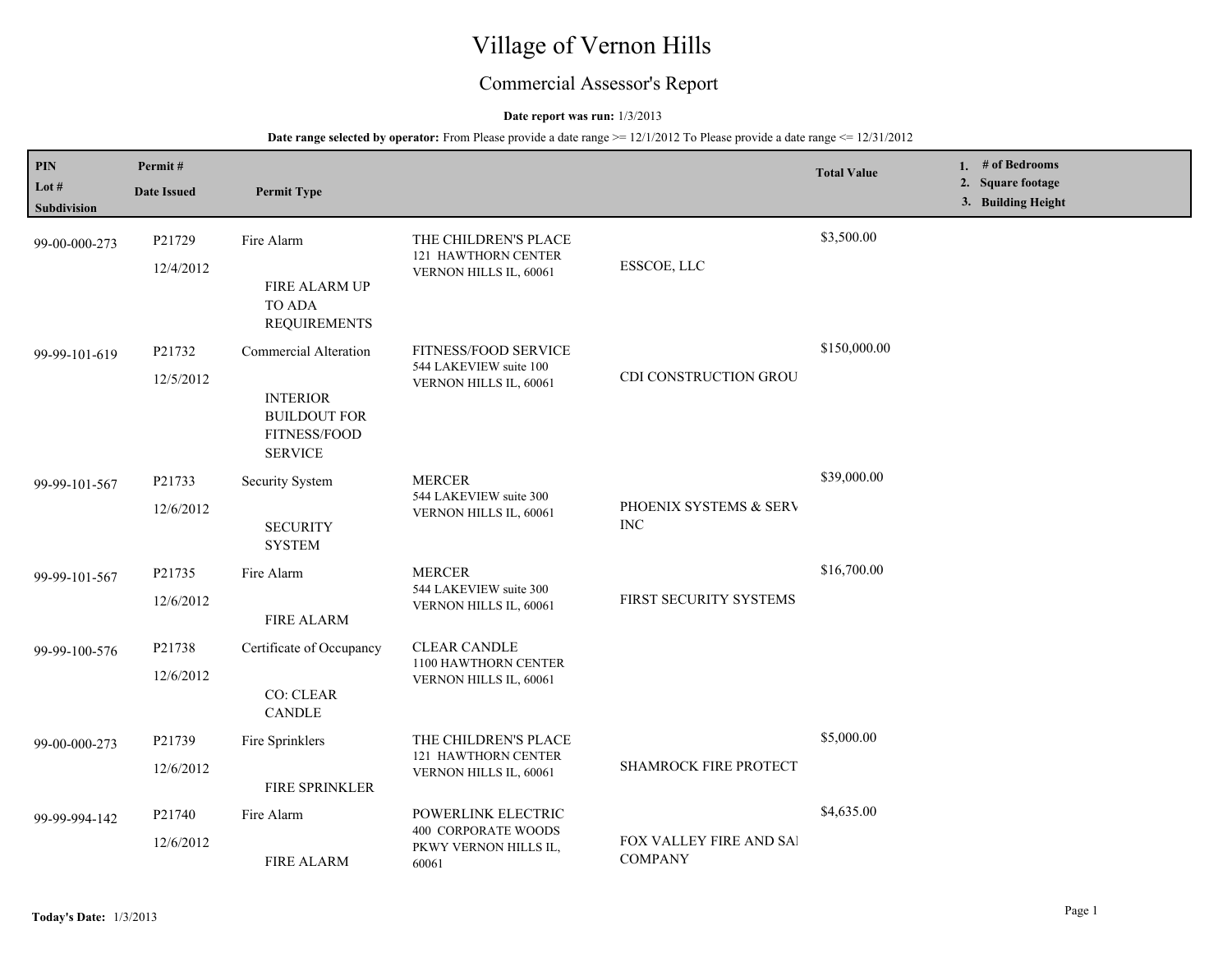| PIN<br>Lot #<br>Subdivision | Permit#<br><b>Date Issued</b>                                             | <b>Permit Type</b>                                                |                                                                                |                                            | <b>Total Value</b> | 1. # of Bedrooms<br>2. Square footage<br>3. Building Height |
|-----------------------------|---------------------------------------------------------------------------|-------------------------------------------------------------------|--------------------------------------------------------------------------------|--------------------------------------------|--------------------|-------------------------------------------------------------|
| 99-99-993-448               | P21741<br>12/7/2012                                                       | Re-Roofing                                                        | 316 RUSSET WAY VERNON<br><b>HILLS IL, 60061</b>                                | AMERICAN BUILDING<br>CONTRACTORS INC-UNLIM | \$4,775.00         |                                                             |
|                             |                                                                           | <b>REROOF-PARTIAL</b><br><b>ROOF (SEE THE</b><br><b>DIAGRAM</b>   |                                                                                |                                            |                    |                                                             |
| 99-99-991-973               | P21742                                                                    | Elevator                                                          | INCREDIBLE TECHNOLOGI<br>200 CORPORATE WOODS<br>PKWY VERNON HILLS IL,<br>60061 | OTIS ELEVATOR COMPANY                      | \$10,075.00        |                                                             |
|                             | 12/7/2012                                                                 | <b>ELEVATOR</b>                                                   |                                                                                |                                            |                    |                                                             |
| 99-99-995-047               | P21743                                                                    | Fire Alarm                                                        | <b>HARMAN</b>                                                                  |                                            | \$4,000.00         |                                                             |
|                             | 12/7/2012                                                                 | <b>FIRE ALARM</b>                                                 | 702 DEERPATH DR VERNON<br><b>HILLS IL, 60061</b>                               | <b>BULLDOG SECURITY</b>                    |                    |                                                             |
| 99-00-000-273               | P21747                                                                    | Voice/Data                                                        | THE CHILDREN'S PLACE<br><b>121 HAWTHORN CENTER</b><br>VERNON HILLS IL, 60061   | BERRY ELECTRIC CONTRA                      | \$2,500.00         |                                                             |
|                             | 12/10/2012                                                                | <b>VOICE AND DATA</b>                                             |                                                                                |                                            |                    |                                                             |
| 99-00-000-241               | P21753                                                                    | Re-Roofing                                                        | DESTINATION XL                                                                 | WINDWARD ROOFING &<br>CONSTRUCTION INC.    | \$73,300.00        |                                                             |
|                             | 12/10/2012                                                                | <b>REROOF BLDG:</b><br><b>UNITS 362 &amp; 364</b>                 | 701 N MILWAUKEE AVE<br>362 VERNON HILLS IL, 60061                              |                                            |                    |                                                             |
| 99-99-100-260               | P21754                                                                    | Certificate of Occupancy                                          | NATURAL WONDERS<br>2100 HAWTHORN CENTER<br>VERNON HILLS IL, 60061              |                                            |                    |                                                             |
|                             | 12/11/2012                                                                | <b>CO: NATURAL</b><br><b>WONDERS</b>                              |                                                                                |                                            |                    |                                                             |
| 99-99-992-945               | P21755                                                                    | Misc. Commercial                                                  | <b>HOBBY LOBBY</b><br>290 HAWTHORN VILLAGE<br>COMMONS VERNON HILLS             | <b>JTS ARCHITECTS</b>                      | \$15,000.00        |                                                             |
|                             | 12/12/2012                                                                |                                                                   |                                                                                |                                            |                    |                                                             |
|                             | <b>REPLACE</b><br><b>EXISTING WOOD</b><br>EXT SOFFIT WITH<br><b>METAL</b> | IL, 60061                                                         |                                                                                |                                            |                    |                                                             |
| 99-99-992-945               | P21756                                                                    | Security System                                                   | <b>HOBBY LOBBY</b><br>290 HAWTHORN VILLAGE                                     |                                            | \$2,500.00         |                                                             |
|                             | 12/12/2012<br><b>INTRUSION</b><br>ALARM                                   | METRO PROTECTION SERV<br><b>COMMONS VERNON HILLS</b><br>IL, 60061 |                                                                                |                                            |                    |                                                             |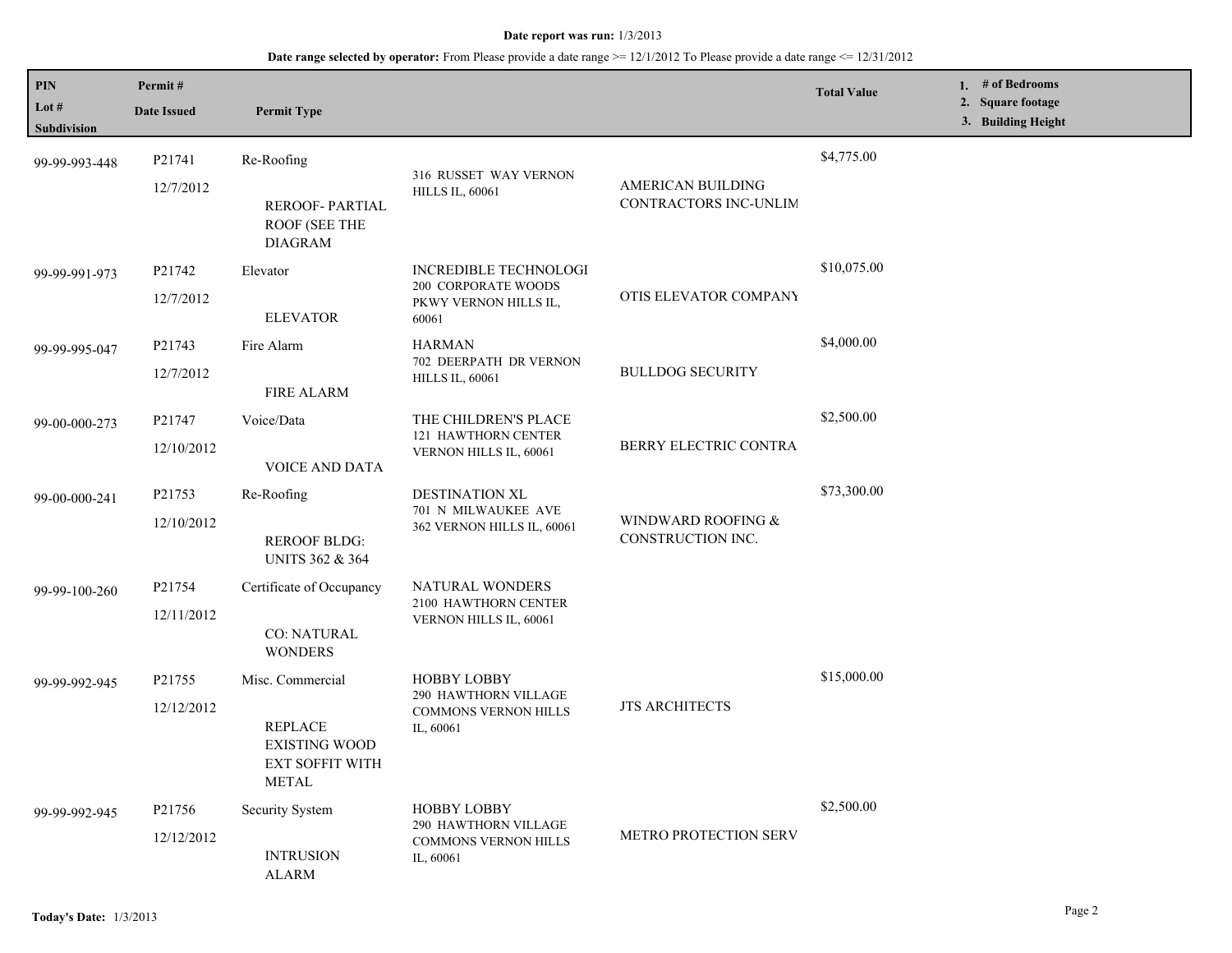| PIN           | Permit#                                                 |                                                |                                                                               |                                               | <b>Total Value</b> |                            | 1. # of Bedrooms                        |
|---------------|---------------------------------------------------------|------------------------------------------------|-------------------------------------------------------------------------------|-----------------------------------------------|--------------------|----------------------------|-----------------------------------------|
| Lot #         | <b>Date Issued</b>                                      | <b>Permit Type</b>                             |                                                                               |                                               |                    |                            | 2. Square footage<br>3. Building Height |
| Subdivision   |                                                         |                                                |                                                                               |                                               |                    |                            |                                         |
| 99-99-100-416 | P21758                                                  | Certificate of Occupancy                       | INTERNATIONAL PERFORM<br>2120 HAWTHORN CENTER                                 |                                               |                    |                            |                                         |
|               | 12/12/2012                                              | CO: INTL<br><b>PERFORMING</b><br>ARTS          | VERNON HILLS IL, 60061                                                        |                                               |                    |                            |                                         |
| 99-99-995-047 | P21759                                                  | Fire Sprinklers                                | <b>HARMAN</b>                                                                 | \$10,000.00<br>F.E. MORAN                     |                    |                            |                                         |
|               | 12/12/2012                                              | <b>FIRE SPRINKLER</b>                          | 702 DEERPATH DR VERNON<br><b>HILLS IL, 60061</b>                              |                                               |                    |                            |                                         |
| 99-99-100-406 | P21765                                                  | Sign                                           | HAWTHORN VILLAGE COM                                                          |                                               | \$39,896.00        |                            |                                         |
|               | 12/14/2012                                              | TWO MONUMENT<br><b>PYLON SIGNS</b>             | 0 HAWTHORN VILLAGE<br><b>COMMONS VERNON HILLS</b><br>IL, 60061                | OLYMPIC SIGNS INC                             |                    |                            |                                         |
| 99-99-996-610 | P21766                                                  | Misc. Commercial                               | <b>COLLEGE OF LAKE COUNT</b><br>1120 S MILWAUKEE AV<br>VERNON HILLS IL, 60061 | STUCKEY CONSTRUCTION<br><b>INC</b>            | \$181,181.00       |                            |                                         |
|               | 12/14/2012                                              | <b>UPDATE EXISTING</b><br><b>RESTROOMS (4)</b> |                                                                               |                                               |                    |                            |                                         |
| 15-09-401-088 | P21767                                                  | Certificate of Occupancy                       | R2C PERFORMANCE PRODI<br>350 CORPORATE WOODS                                  |                                               |                    |                            |                                         |
|               | 12/14/2012<br>CO: R2C<br>PERFORMANCE<br><b>PRODUCTS</b> | PKWY VERNON HILLS IL,<br>60061                 |                                                                               |                                               |                    |                            |                                         |
| 99-99-999-605 | P <sub>21769</sub>                                      | Sign                                           | KOHL'S                                                                        |                                               | \$900.00           |                            |                                         |
|               | 12/17/2012                                              | FACE<br><b>CHANGE-MONUM</b><br><b>ENT SIGN</b> | 235 MILWAUKEE AVE<br>VERNON HILLS IL, 60061                                   |                                               |                    | 26.00<br>2.<br>3.<br>40.00 |                                         |
| 99-99-101-559 | P21771                                                  | Voice/Data                                     | DAVITA LAKE COUNTY DL<br>565 LAKEVIEW suite 176<br>VERNON HILLS IL, 60061     |                                               | \$11,000.00        |                            |                                         |
|               | 12/18/2012                                              | <b>VOICE AND DATA</b>                          |                                                                               | <b>REVOLUTIONARY</b><br><b>COMMUNICATIONS</b> |                    |                            |                                         |
| 99-99-100-500 | P21772                                                  | Voice/Data                                     | <b>DAVITA</b><br>3 HAWTHORN PKY suite 410<br>VERNON HILLS IL, 60061           |                                               | \$11,000.00        |                            |                                         |
|               | 12/18/2012                                              | VOICE AND DATA                                 |                                                                               | <b>REVOLUTIONARY</b><br><b>COMMUNICATIONS</b> |                    |                            |                                         |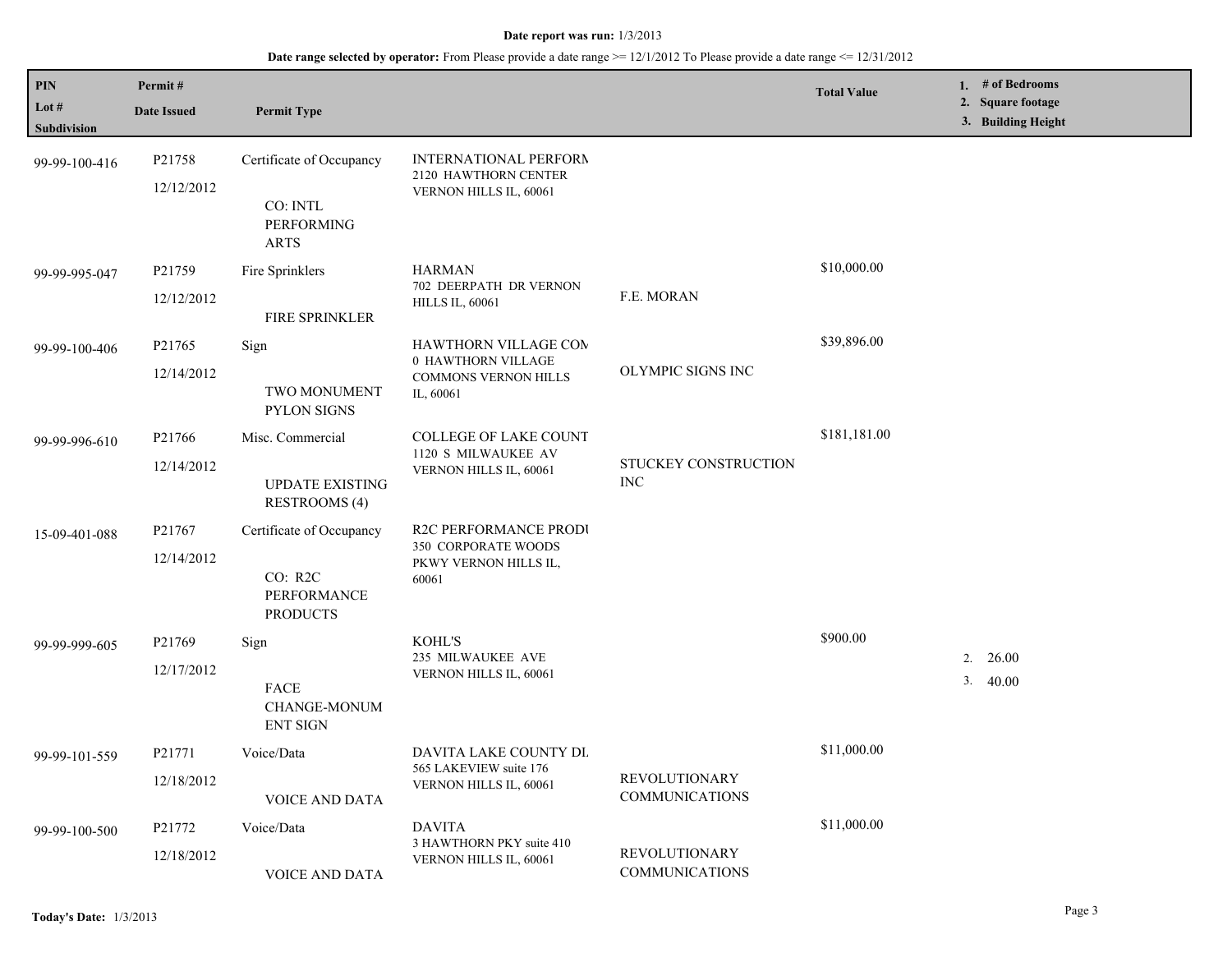| $\mathbf{PIN}$<br>Lot $#$<br><b>Subdivision</b> | Permit#<br><b>Date Issued</b> | <b>Permit Type</b>                                                                                                                            |                                                                                        |                                       | <b>Total Value</b> | 1. $#$ of Bedrooms<br>2. Square footage<br>3. Building Height |
|-------------------------------------------------|-------------------------------|-----------------------------------------------------------------------------------------------------------------------------------------------|----------------------------------------------------------------------------------------|---------------------------------------|--------------------|---------------------------------------------------------------|
| 15-04-401-091                                   | P21773<br>12/18/2012          | Misc. Commercial<br>MODIFY COAT<br>ROOM TO EXTEND<br><b>EXISTING</b><br><b>TESTING LAB</b>                                                    | <b>COLE PARMER (THERMOF</b><br>625 BUNKER CT VERNON<br><b>HILLS IL, 60061</b>          | <b>COLE PARMER (THERMO</b><br>FISHER) | \$15,000.00        |                                                               |
| 99-00-000-164                                   | P21774<br>12/18/2012          | Commercial Addition<br><b>DEMO 9,530 SF</b><br><b>EXISTING SPACE;</b><br>CONSTRUCT 10,006<br><b>SF SHELL</b><br>FOR FUTURE<br><b>BUILDOUT</b> | <b>ULTA SHELL</b><br>700 N MILWAUKEE AVE<br>117 VERNON HILLS IL, 60061                 | HERSCHMAN ARCHITECTS                  | \$850,000.00       | 10,006.00<br>2.<br>3.<br>29.60                                |
| 15-04-402-016                                   | P21778<br>12/21/2012          | <b>Commercial Alteration</b><br><b>INTERIOR</b><br><b>BUILDOUT:</b><br>FLOORS 1-3                                                             | <b>CAREFUSION</b><br><b>75 N FAIRWAY DR VERNON</b><br><b>HILLS IL, 60061</b>           | PEAK CONSTRUCTION COR                 | \$3,500,000.00     |                                                               |
| 15-04-305-020                                   | P21779<br>12/21/2012          | Furnace<br><b>REPLACE</b><br>FURNACE/AC                                                                                                       | 100 AUSTIN CT VERNON<br><b>HILLS IL, 60061</b>                                         | ALLIED HEATING AND AIR                | \$6,500.00         |                                                               |
| 99-99-994-142                                   | P21780<br>12/21/2012          | Commercial Alteration<br><b>INTERIOR</b><br><b>BUILDOUT</b>                                                                                   | POWERLINK ELECTRIC<br><b>400 CORPORATE WOODS</b><br>PKWY VERNON HILLS IL,<br>60061     | NOVAK CONSTRUCTION<br><b>COMPANY</b>  | \$290,000.00       |                                                               |
| 99-99-992-945                                   | P21781<br>12/26/2012          | Fire Sprinklers<br>FIRE SPRINKLER                                                                                                             | <b>HOBBY LOBBY</b><br>290 HAWTHORN VILLAGE<br><b>COMMONS VERNON HILLS</b><br>IL, 60061 | RSD FIRE PROTECTION, INC              | \$70,000.00        |                                                               |